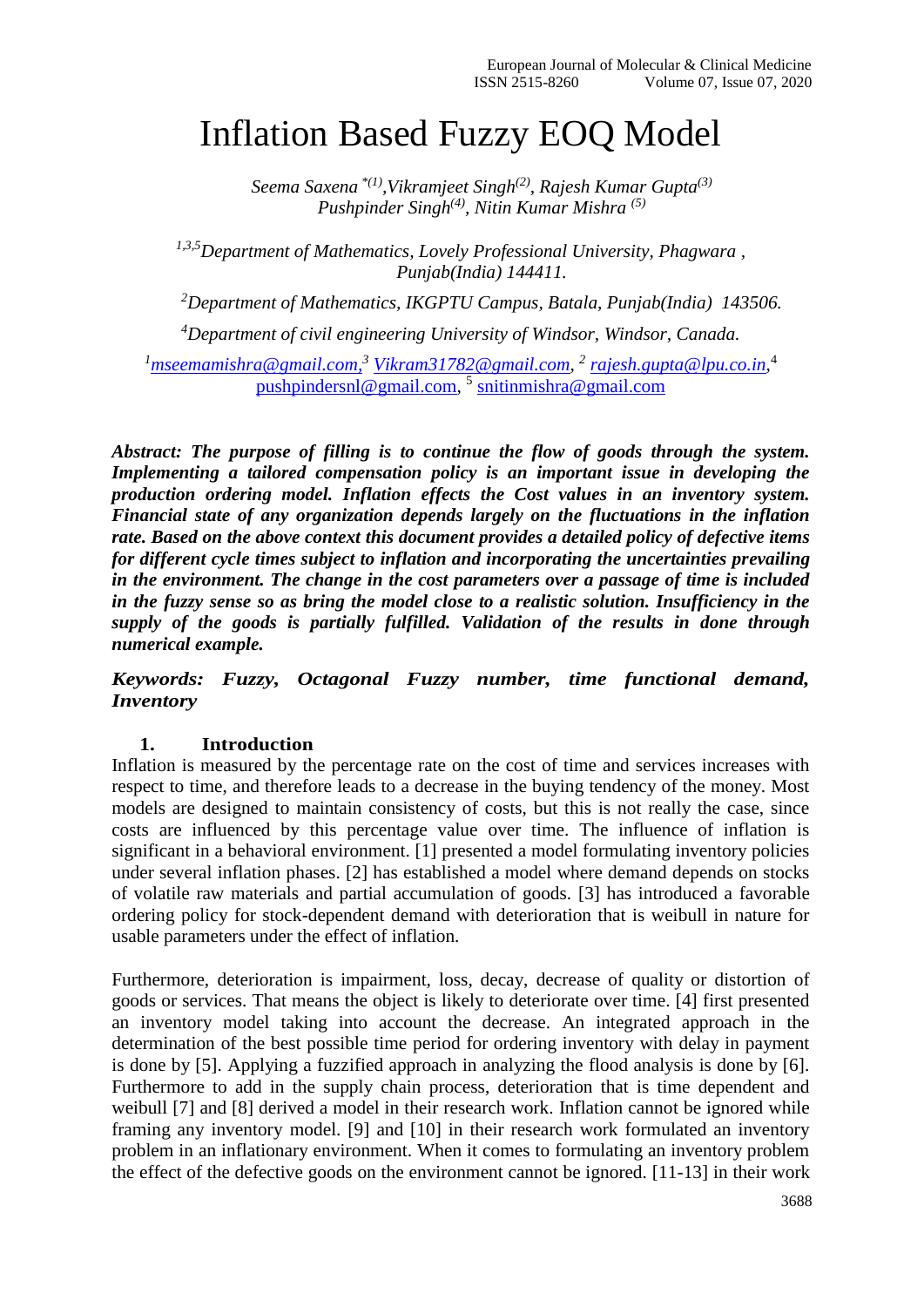formulated a model with the green technology of several R's. Also the unpredicted behavior of various costs values is taken into consideration in the article work done by [14]. Nevertheless, in today's competitive and dynamic business world, it is not possible to access all the required information. In consequence, the information about the inventory system is not well defined as seen in traditional models. One of the effective ways to overcome these deficiencies is to use fuzzy set theory (FST), developed by [15], which changes the definition/information about mathematical expressions used in inventory models.

In the present article, modeling is done for an inventory framework for a single retailer and item. The objective is to determine the best possible time period for refilling the inventory which also minimizes the total cost. The problem is devised keeping in mind inflation rate. Also the unpredicted behavior of the cost parameters involved are approximated by fuzzyfying them. The article proceeds with the prerequisites, then mathematical representation followed by the numerical example validating the theory.

## **2. Preliminaries**

A fuzzy number  $\tilde{F}$  is defined as an octagonal fuzzy number as  $\tilde{F} = (a, b, c, d, e, f, g, h)$ where (a,b,c,d,e,f,g,h) belongs to real number set. Its membership function  $\mu_F(y)$  is given as

$$
\mu_F(y) = \begin{cases}\n0, y \le a \\
k \left(\frac{y-a}{b-a}\right), a \le y \le b \\
k, b \le y \le c \\
k + (1-k) \left(\frac{y-c}{d-c}\right), c \le y \le d \\
1, d \le y \le e \\
k + (1-k) \left(\frac{f-y}{f-e}\right), e \le y \le f \\
k, f \le y \le g \\
k \left(\frac{h-y}{h-g}\right), g \le y \le h \\
0, y \ge h\n\end{cases}
$$

With k lying between 0 and 1

## **Definition**

Let  $\tilde{F}$  be an octagonal fuzzy number, then the value of the measure of fuzzy number  $\tilde{F}$ ,  $M_{\pi}^{Oct}(\tilde{F})$  is determined as:

1  $\frac{1}{4}[(a+b+g+h)k + (c+d+e+f)(1-k)]$ 

## **2.1 Presumptions**

- 1. Every cost parameter is subjected to a constant rate of inflation.
- 2. The time lag in placing and receiving an order is zero.
- 3. The inventory problem without shortages.
- 4. Goods supply is insufficient and a fraction of demand turns into shortages L(t) from which a fraction  $1 - L(t)$  turns into lost revenue.
- 5. The Demand is taken as a variable function of time.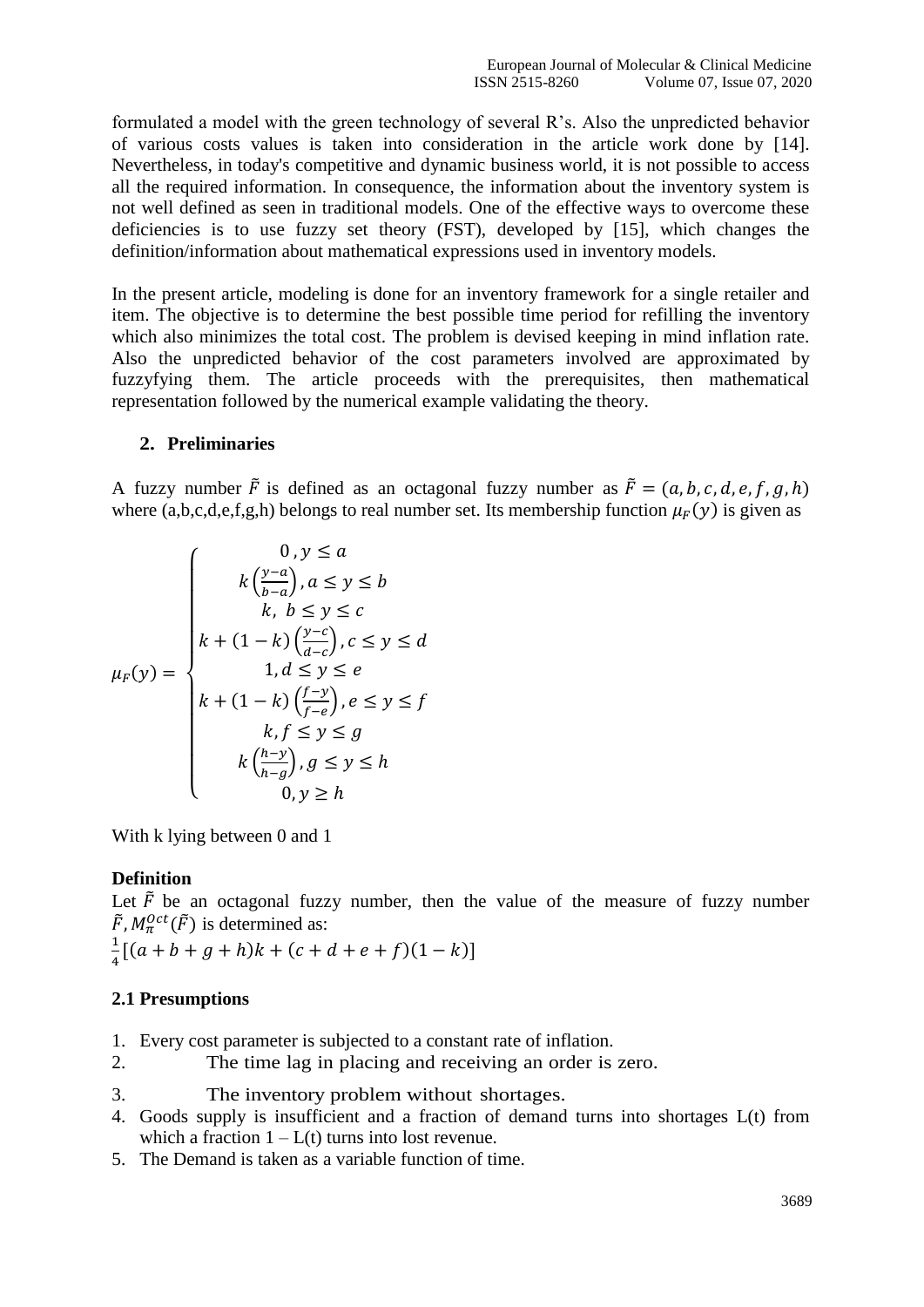6. Octagonal fuzzy number system is taken to fuzzify the cost parameters for appropriateness.

## **2.2 Symbols used**

- 1.  $i = d r =$  discount rate inflation rate
- 2.  $P_u = \text{cost per unit of purchasing}$
- 3.  $D_e$  = cost per unit of deterioration
- 4.  $H<sub>l</sub> = \text{cost per unit of carrying inventory}$
- 5.  $S_t$  = cost per unit of shortage
- 6.  $L_s$  = cost per unit of lost revenue
- 7.  $R_c$  = Cost per unit per order
- 8.  $Z(t)$  = time function of demand
- 9.  $L(t) = \frac{1}{1 + \mu t}$  ,  $\mu > 0$  with waiting time t

## **3. Mathematical Representation of the Proposed Inventory Framework**

The following figure represents the inventory framework. The model begins with zero inventory and then proceeds with the SFI policy. The objective of this work is to determine the best possible time period for ordering the inventory.



Fig 1 : Proposed Inventory Model

The amount of inventory is given as  $dI_n(t)$  $\frac{d(n(t))}{dt} + \gamma(t)I_n(t) = -Z(t), [t_i, s_{i+1}]$ 

The amount of shortage is given as

$$
\frac{dS(t)}{dt} + Z(t).L(t) = Z(t).\frac{1}{\mu(t_i - t)}, [s_i, t_i]
$$

#### **3.1 Crisp Inventory Framework:**

Present Measure of Total cost is given by:

$$
P_rTC = \sum_{i=1}^{i=n} (R_c e^{it_{i-1}} + D_e e^{it_{i-1}} * \int_{t_i}^{s_{i+1}} (\gamma * t) \left(1 + \frac{\gamma}{2} t^2\right) (t - t_i) - \frac{\gamma}{6} (t^3 - t_i^3) Z(t) dt + S_t e^{it_{i-1}} * \int_{s_i}^{t_i} ((t_i - t) \frac{1}{(1 + \mu(t_i - t))} Z(t) dt + L_s e^{it_{i-1}} * \int_{s_i}^{t_i} ((t_i - t) \frac{1}{(1 + \mu(t_i - t))} Z(t) dt + L_s e^{it_{i-1}} * \int_{s_i}^{t_i} ((t_i - t) \frac{1}{(1 + \mu(t_i - t))} Z(t) dt + L_s e^{it_{i-1}} * \int_{s_i}^{t_i} ((t_i - t) \frac{1}{(1 + \mu(t_i - t))} Z(t) dt + L_s e^{it_{i-1}} * \int_{s_i}^{t_i} ((t_i - t) \frac{1}{(1 + \mu(t_i - t))} Z(t) dt + L_s e^{it_{i-1}} * \int_{s_i}^{t_i} ((t_i - t) \frac{1}{(1 + \mu(t_i - t))} Z(t) dt + L_s e^{it_{i-1}} * \int_{s_i}^{t_i} ((t_i - t) \frac{1}{(1 + \mu(t_i - t))} Z(t) dt + L_s e^{it_{i-1}} * \int_{s_i}^{t_i} ((t_i - t) \frac{1}{(1 + \mu(t_i - t))} Z(t) dt + L_s e^{it_{i-1}} * \int_{s_i}^{t_i} ((t_i - t) \frac{1}{(1 + \mu(t_i - t))} Z(t) dt + L_s e^{it_{i-1}} * \int_{s_i}^{t_i} ((t_i - t) \frac{1}{(1 + \mu(t_i - t))} Z(t) dt + L_s e^{it_{i-1}} * \int_{s_i}^{t_i} ((t_i - t) \frac{1}{(1 + \mu(t_i - t))} Z(t) dt + L_s e^{it_{i-1}} * \int_{s_i}^{t_i} ((t_i - t) \frac{1}{(1 + \mu(t_i - t))} Z(t) dt + L_s e^{it_{i-1}} * \int_{s_i}^{t_i} ((t_i - t_i - t_i - t_i) Z(t) dt + L_s e^{it_{i-1}} * \int_{s_i}^{t_i} ((t_i - t_i - t_i - t_i - t_i - t_i - t
$$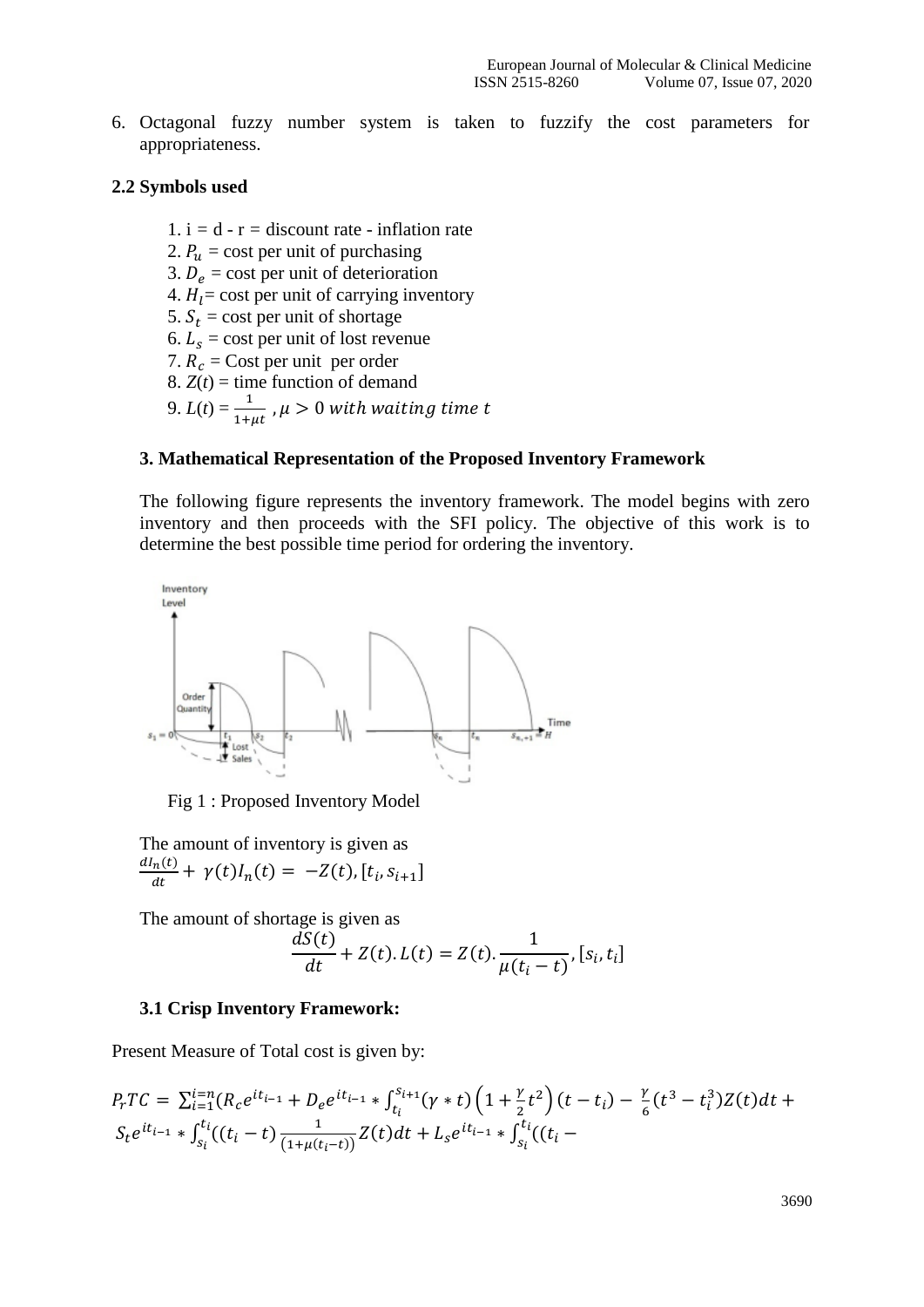$$
t) \frac{1}{(1+\mu(t_i-t))} Z(t) dt + P_u e^{it_{i-1}} \left( \int_{t_i}^{s_{i+1}} \left( 1 + \frac{\gamma}{2} t^2 \right) (t - t_i) - \frac{\gamma}{6} (t^3 - t_i^3) Z(t) dt + \int_{s_i}^{t_i} \left( (t_i - t) \right) \frac{1}{(1+\mu(t_i-t))} Z(t) dt + H_l e^{it_{i-1}} * \int_{t_i}^{s_{i+1}} \left( 1 + \frac{\gamma}{2} t^2 \right) (t - t_i) - \frac{\gamma}{6} (t^3 - t_i^3) Z(t) dt
$$

The optimality of model is derived by the first derivative of the total cost equation.  $\partial P_T T C$  $\frac{\partial P_r T C}{\partial t_i} = 0$  and  $\frac{\partial P_r T C}{\partial s_i} = 0$ 

## **3.2 Fuzzy Inventory Framework**

$$
\widetilde{PTC} = \sum_{i=1}^{i=n} (R_{c}e^{it_{i-1}} + \widetilde{D_{e}}e^{it_{i-1}} * \int_{t_{i}}^{s_{i+1}} (\gamma * t) \left(1 + \frac{\gamma}{2}t^{2}\right) (t - t_{i}) - \frac{\gamma}{6} (t^{3} - t_{i}^{3}) Z(t) dt +
$$
\n
$$
\widetilde{S}_{t}e^{it_{i-1}} * \int_{s_{i}}^{t_{i}} ((t_{i} - t) \frac{1}{(1 + \mu(t_{i} - t))} Z(t) dt + \widetilde{L_{s}}e^{it_{i-1}} * \int_{s_{i}}^{t_{i}} ((t_{i} - t) \frac{1}{(1 + \mu(t_{i} - t))} Z(t) dt + \widetilde{P}_{u}e^{it_{i-1}} (\int_{t_{i}}^{s_{i+1}} \left(1 + \frac{\gamma}{2}t^{2}\right) (t - t_{i}) - \frac{\gamma}{6} (t^{3} - t_{i}^{3}) Z(t) dt + \int_{s_{i}}^{t_{i}} ((t_{i} - t) \frac{1}{(1 + \mu(t_{i} - t))} Z(t) dt + \widetilde{H_{t}}e^{it_{i-1}} * \int_{t_{i}}^{s_{i+1}} \left(1 + \frac{\gamma}{2}t^{2}\right) (t - t_{i}) - \frac{\gamma}{6} (t^{3} - t_{i}^{3}) Z(t) dt +
$$

## **4. Numerical Illustration**

## **For Crisp Inventory Framework**

#### **Example 1:** When the demand is quadratic

Taking demand to be quadratic  $Z(t) = 5t^2 + 10t + 25$ , with partially fulfilling the scarcity of the demand with the cost values being:

 $H_l = 4$ ,  $D_e = 4$ ,  $P_u = 4$ ,  $S_t = 2$ ;  $L_s = 10$ ;  $i=0.07$ ,  $\alpha = 0.001$ ,  $\delta = 4$  and  $R_c = 60$ . The best favorable solution to the total system cost along with the best possible time period *t<sup>i</sup>* and *s<sup>i</sup>* are determined and presented in table 1 and table 2 respectively.

Table 1: Present Amount of total system cost and the best possible time period for Example 1

| n | PW TC   |
|---|---------|
| 1 | 1940.72 |
| 2 | 1633.87 |
| 3 | 1306.82 |
| 4 | 1159.75 |
| 5 | 1084.30 |
| 6 | 1054.07 |
| 7 | 1054.65 |

Table 2 : Best possible values to time period *t<sup>i</sup>* and *s<sup>i</sup>* for Example 1

|                | t:      | $S_{i+1}^*$ |
|----------------|---------|-------------|
| 1              | 0.267   | 1.04751     |
| $\overline{2}$ | 1.23541 | 1.90397     |
| 3              | 2.02519 | 2.56404     |
| 4              | 2.65493 | 3.11048     |
| 5              | 3.18434 | 3.58263     |
| 6              | 3.64547 | 4.00        |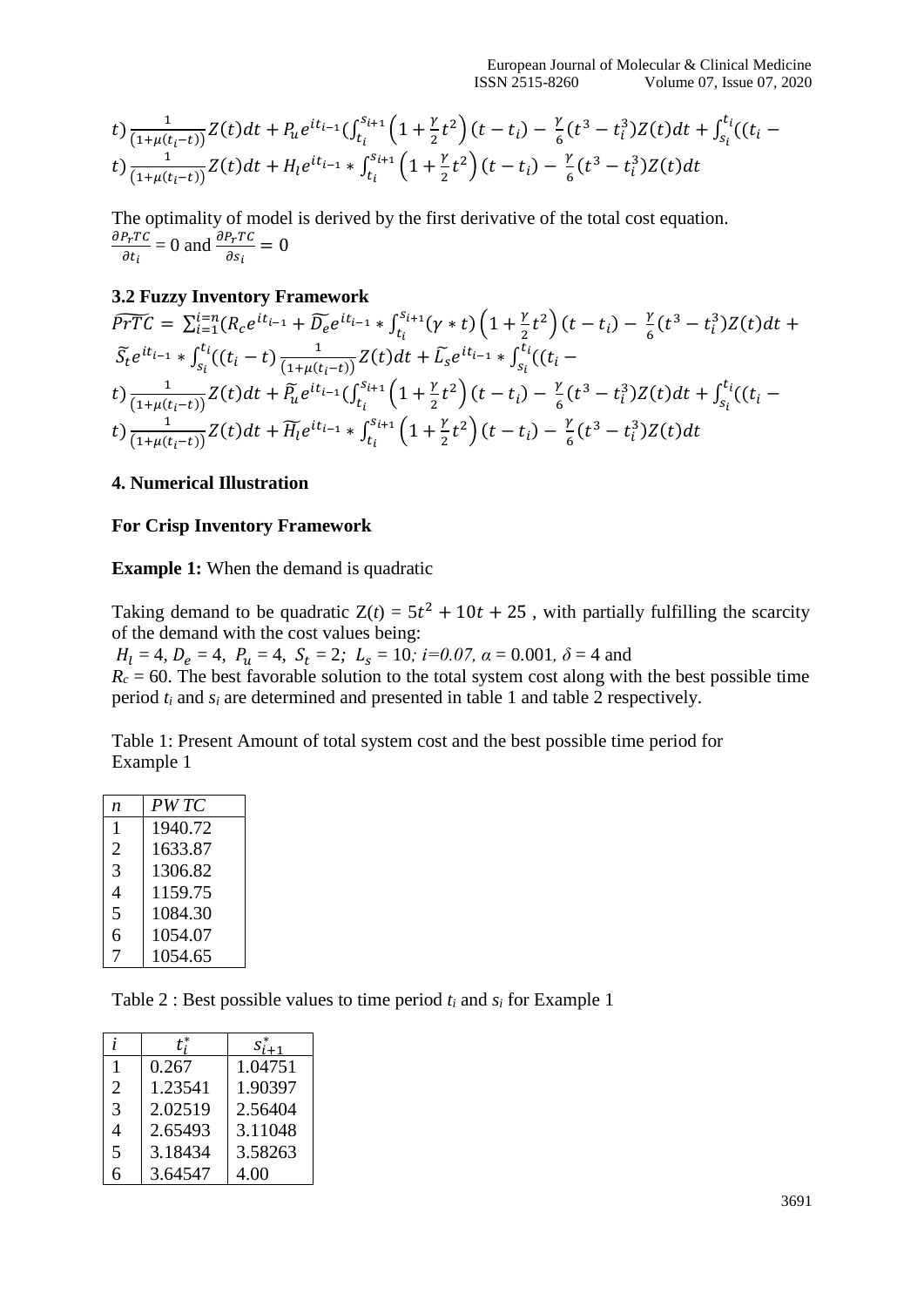**Example 2:** When the demand is linear

Taking demand to be quadratic  $Z(t) = 10t + 25$ , with partially fulfilling the scarcity of the demand with the cost values being:

 $H_l = 4$ ,  $D_e = 4$ ,  $P_u = 4$ ,  $S_t = 2$ ;  $L_s = 10$ ;  $i=0.07$ ,  $\alpha = 0.001$ ,  $\delta = 4$  and

 $R_c = 60$ . The best favorable solution to the total system cost along with the best possible time period *t<sup>i</sup>* and *s<sup>i</sup>* are determined and presented in table 3 and table 4 respectively.

Table 3 : Present Amount of total system cost and the best possible time period for Example 2

| n | PW TC    |  |
|---|----------|--|
| 1 | 1343.622 |  |
| 2 | 1119.538 |  |
| 3 | 904.949  |  |
| 4 | 838.143  |  |
| 5 | 820.494  |  |
| 6 | 832.898  |  |
| 7 | 861.388  |  |
|   |          |  |

Table 4: Best possible values to time period  $t_i$  and  $s_i$  for Example 2

|                |         | $S_{i+1}$ |
|----------------|---------|-----------|
|                | 0.235   | 1.01942   |
| 2              | 1.20972 | 1.94638   |
| 3              | 2.08681 | 2.72167   |
| 4              | 2.83521 | 3.39694   |
| $\overline{5}$ | 3.49368 | 4.00      |

## **For fuzzy Inventory Framework**

**Example 3**: Taking demand to be quadratic  $Z(t) = 5t^2 + 10t + 25$ , with partially fulfilling the scarcity of the demand with the cost values being:

 $\widetilde{H}_l$  = (0.2,0.4,0.6,0.8,1,1.2,1.4,1.6),  $\widetilde{D_e}$  = (1,2,3,4,5,6,7,8),  $\widetilde{P_u}$  = (1,2,3,4,5,6,7,8),  $\widetilde{S}_t$  =  $(0.2, 0.4, 0.6, 0.8, 1, 1.2, 1.4, 1.6), \tilde{L}_{s} = (7, 8, 9, 10, 11, 12, 13, 14), d = 0.12, r = 0.05, \alpha = 0.001, \delta = 0.001$ 4 and  $R_c = 60$ . The best favorable solution to the total system cost along with the best possible time period *t<sup>i</sup>* and *s<sup>i</sup>* are determined and presented in table 5 and table 6 respectively.

Table 5: Present Amount of total system cost and the best possible time period for Example 3

| n              | PW TC   |
|----------------|---------|
| 1              | 1917.25 |
| $\overline{2}$ | 1558.64 |
| 3              | 1171.94 |
| $\overline{4}$ | 1087.72 |
| 5              | 1161.3  |
| 6              | 1203.98 |
| 7              | 1229.55 |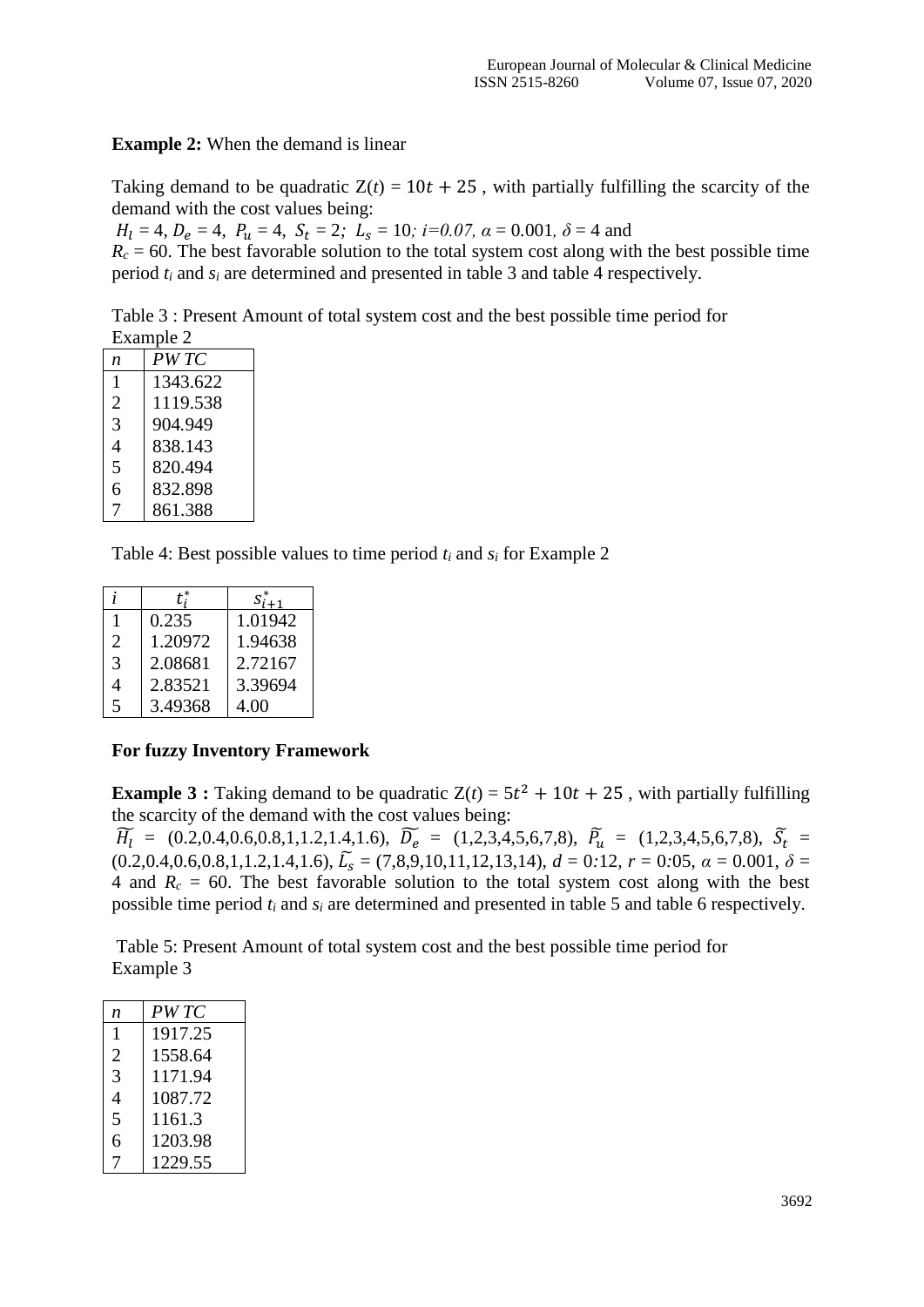|                | $t^*$ | $S_{i+1}^*$ |
|----------------|-------|-------------|
| 1              | 0:471 | 1.49        |
| $\overline{2}$ | 1:73  | 2.56        |
| 3              | 2:70  | 3.35        |
| $\overline{4}$ | 3.44  | 3.99        |

Table 6 : Best possible values to time period *t<sup>i</sup>* and *s<sup>i</sup>* for Example 3

**Example 4 :** Taking demand to be quadratic  $Z(t) = 10t + 25$ , with partially fulfilling the scarcity of the demand with the cost values being:

 $\widetilde{H}_l$  = (0.2,0.4,0.6,0.8,1,1.2,1.4,1.6),  $\widetilde{D_e}$  = (1,2,3,4,5,6,7,8),  $\widetilde{P_u}$  = (1,2,3,4,5,6,7,8),  $\widetilde{S}_t$  =  $(0.2, 0.4, 0.6, 0.8, 1, 1.2, 1.4, 1.6), \tilde{L}_{s} = (7, 8, 9, 10, 11, 12, 13, 14), d = 0.12, r = 0.05, \alpha = 0.001, \delta =$ 4 and  $R_c = 60$ . The best favorable solution to the total system cost along with the best possible time period *t<sup>i</sup>* and *s<sup>i</sup>* are determined and presented in table 7 and table 8 respectively..

Table 7: Present Amount of total system cost and the best possible time period for Example 4

| n | PW TC   |
|---|---------|
| 1 | 1327.05 |
| 2 | 1061.75 |
| 3 | 856.83  |
| 4 | 794.85  |
| 5 | 783.33  |
| 6 | 801.73  |
|   | 831.81  |

Table 8 : Best possible values to time period *t<sup>i</sup>* and *s<sup>i</sup>* for Example 4

| İ.             |       | $S_{i+1}^*$ |
|----------------|-------|-------------|
|                | 0.195 | 1.005       |
| 2              | 1.16  | 1.92        |
| 3              | 2.04  | 2:70        |
| $\overline{4}$ | 2.80  | 3:38        |
| $\frac{1}{5}$  | 3:46  | 3:99        |
|                |       |             |

## **5. Comparison**

The following chart shows the comparison of the total cost values in crisp and fuzzy form when the demand is quadratic in nature.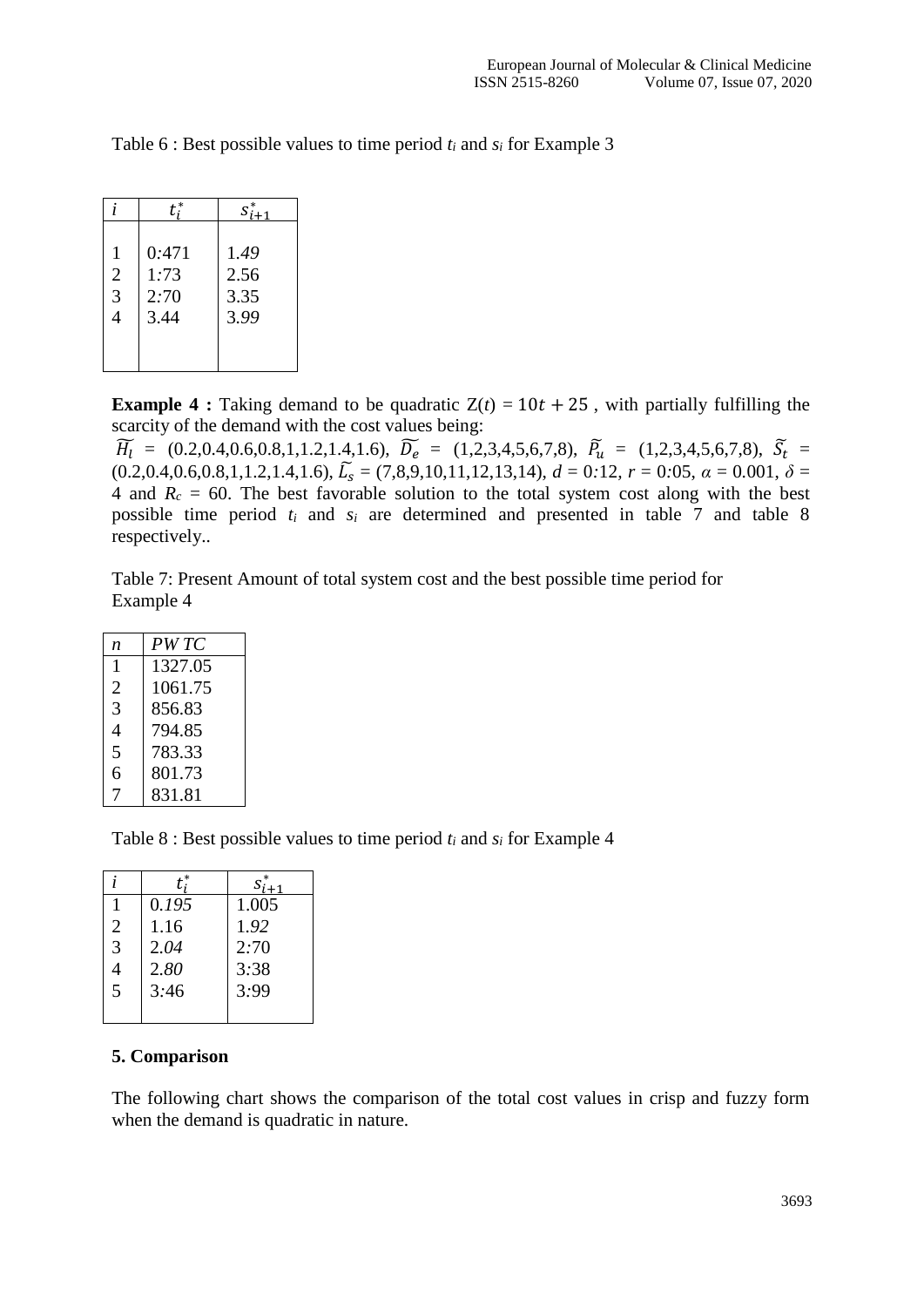

The Crisp value calculated for total cost is  $rs.1054$  in  $6<sup>th</sup>$  cycle whereas in fuzzy model this cost increases to Rs.1087 in 4<sup>th</sup> cycle. This implies that incorporating fuzziness in the model reduces the optimal number of cycles but shows an increase in the optimal value of total cost for quadratic form of demand. It predicts that the cost is crisp form is not including the uncertainty in the cist values whereas in the fuzzy form the cost is made more accurate to give a more realistic solution.



# **7. Conclusion**

This article presents a comparative study in an inventory framework for the crisp and the fuzzy environment. Moreover the cost obtained in the crisp environment is less than the fuzzy cost value but that cost does not gives an accurate measure to the parameters. The crisp environment fixes every value to its parameters which does not hold in framing a model as the parameters are subjected to the uncertainties in the market. The demand is taken in quadratic and linear form. Also an inflationary valuation for the cost values gives the present measure to the cost parameters in the current time period.

# **References**

- [1]. Buzacott, J. (1975). Economic order quantities with inflation. *Journal of the Operational Research Society*, *26*(3), 553-558.
- [2]. Yang, H.-L., Teng, J.-T., & Chern, M.-S. (2010). An inventory model under inflation for deteriorating items with stock-dependent consumption rate and partial backlogging shortages. *International Journal of Production Economics*, *123*(1), 8-19.